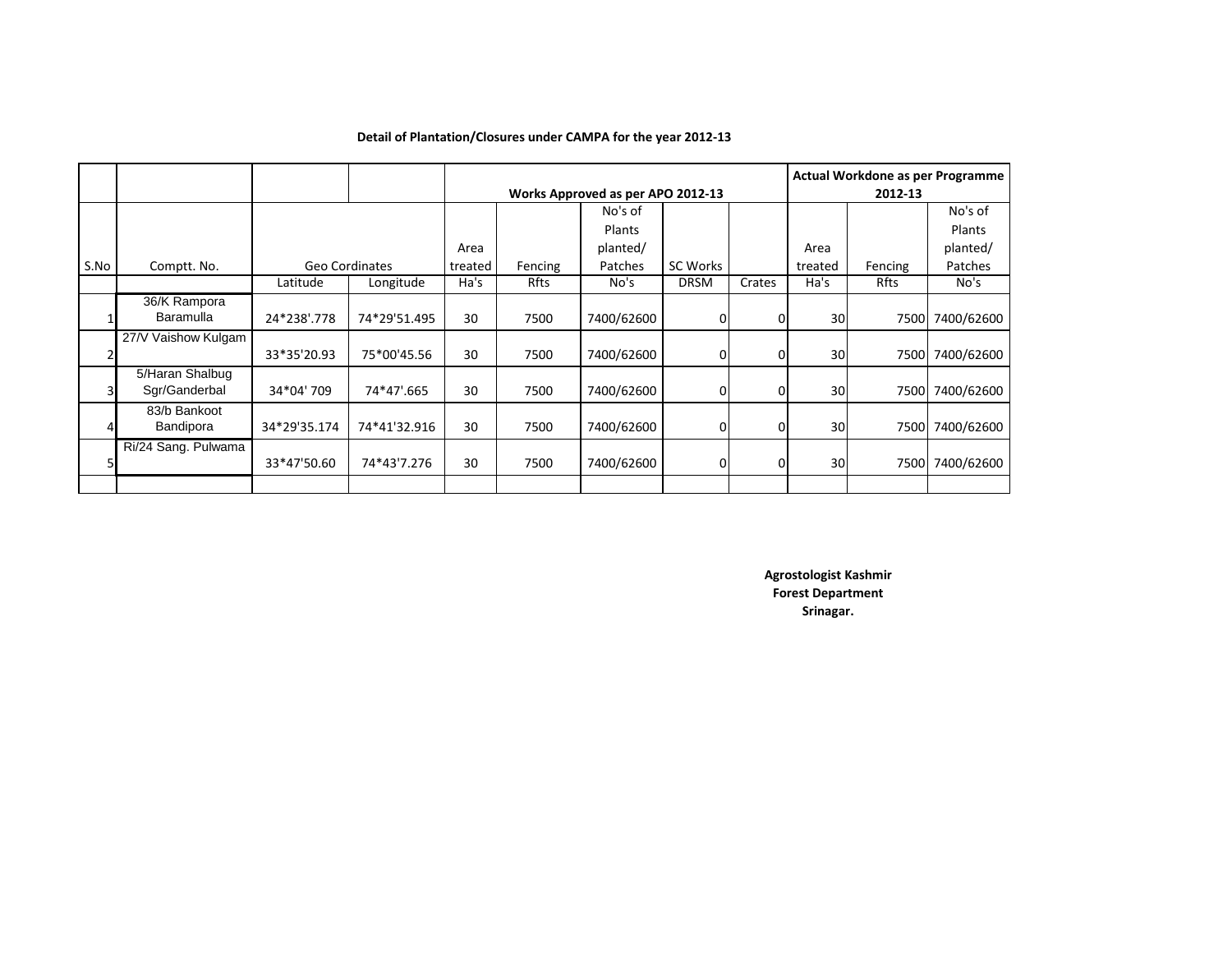|      |                     |             |                | Works Approved as per APO 2013-14 |         |            |                 |                | Actual Workdone as per Programme<br>2013-14 |             |                 |  |
|------|---------------------|-------------|----------------|-----------------------------------|---------|------------|-----------------|----------------|---------------------------------------------|-------------|-----------------|--|
|      |                     |             |                |                                   |         | No's of    |                 |                |                                             |             | No's of         |  |
|      |                     |             |                |                                   |         | Plants     |                 |                |                                             |             | Plants          |  |
|      |                     |             |                | Area                              |         | planted/   |                 |                | Area                                        |             | planted/        |  |
| S.No | Comptt. No.         |             | Geo Cordinates | treated                           | Fencing | Patches    | <b>SC Works</b> |                | treated                                     | Fencing     | Patches         |  |
|      |                     | Latitude    | Longitude      | Ha's                              | Rfts    | No's       | <b>DRSM</b>     | Crates         | Ha's                                        | <b>Rfts</b> | No's            |  |
|      | 83/V Ahlan Bala     | 33*29'18.78 | 75*23'18.46    | 15                                | 5100    | 5000/36670 | 0l              | $\overline{0}$ | 15                                          |             | 5100 5000/36670 |  |
|      | 1 Anantnag          |             |                |                                   |         |            |                 |                |                                             |             |                 |  |
|      | 201/Sindh Ganderbal | 34*15'47.58 | 74*52'11.55    | 15                                | 5100    | 5000/36670 | 0               | $\overline{0}$ | 15                                          |             | 5100 5000/36670 |  |
|      | 3 21/Kh Bandipora   | 33*25'15.72 | 74*22'15.52    | 15                                | 5100    | 36670      | 0l              | 0l             | 15                                          | 5100        | 36670           |  |
|      | 467/M Kupwara       | 34*26'08.72 | 74*13'13.30    | 15                                | 5100    | 5000       | 01              | 01             | 15                                          | 5100        | 5000            |  |
|      | 5 25/Rb Shopian     | 33*41'54.26 | 74*45'25.59    | 15                                | 5100    | 5000       | 0               | $\overline{0}$ | 15                                          | 5100        | 5000            |  |
|      | 6 08/Ri Pulwama     | 33*45'53.56 | 74*42'28.15    | 15                                | 5100    | 36670      | <sup>0</sup>    | 0l             | 15                                          | 5100        | 36670           |  |
|      | 7 27/V Kulgam       | 33*35'30.91 | 74*49'26.41    | 15                                | 5100    | 36670      | 01              | $\overline{0}$ | 15                                          | 5100        | 36670           |  |
|      | 8 47/Gul Baramulla  | 34*09'56.01 | 74*30'20.01    | 15                                | 5100    | 36670      | 0l              | $\overline{0}$ | 15                                          | 5100        | 36670           |  |
|      | 931-32/Ri Budgam    | 33*49'02.80 | 74*41'25.34    | 15                                | 5100    | 36670      | ΩI              | 01             | 15                                          | 5100        | 36670           |  |
|      |                     |             |                |                                   |         |            |                 |                |                                             |             |                 |  |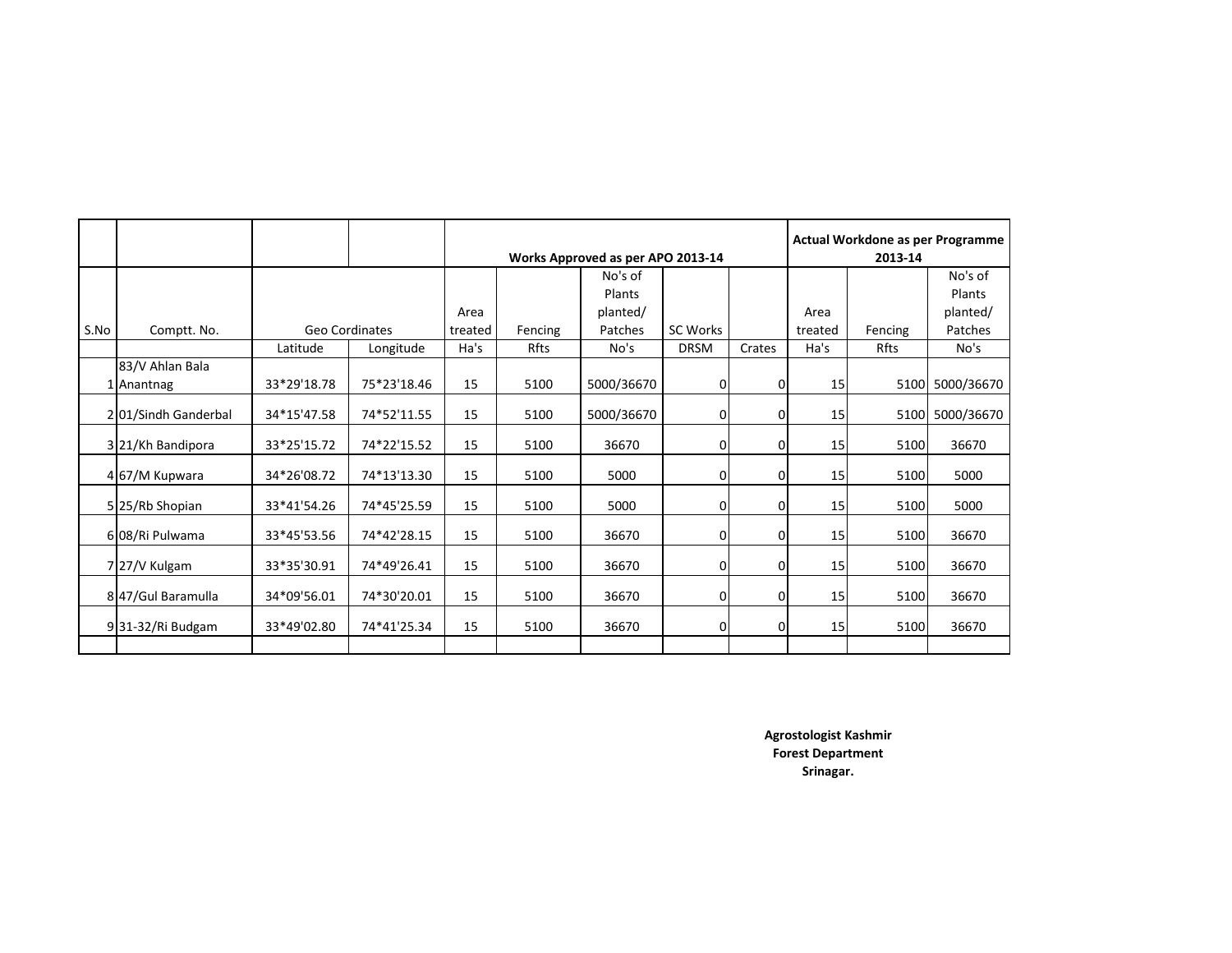|      |                                |             |                |                 |                                   |            |                |          | Actual Workdone as per Programme |         |            |  |  |
|------|--------------------------------|-------------|----------------|-----------------|-----------------------------------|------------|----------------|----------|----------------------------------|---------|------------|--|--|
|      |                                |             |                |                 | Works Approved as per APO 2014-15 |            |                |          |                                  | 2014-15 |            |  |  |
|      |                                |             |                |                 |                                   | No's of    |                |          |                                  |         | No's of    |  |  |
|      |                                |             |                |                 |                                   | Plants     |                |          |                                  |         | Plants     |  |  |
|      |                                |             |                | Area            |                                   | planted/   |                |          | Area                             |         | planted/   |  |  |
| S.No | Comptt. No.                    |             | Geo Cordinates | treated         | Fencing                           | Patches    | SC Works       |          | treated                          | Fencing | Patches    |  |  |
|      |                                | Latitude    | Longitude      | Ha's            | Rfts                              | No's       | <b>DRSM</b>    | Crates   | Ha's                             | Rfts    | No's       |  |  |
|      | 09/Akhal<br>Srinagar/Ganderbal | 34*14'20.55 | 74*54'12.58    | 10              | 3333                              | 2000/14000 | 01             | 0        | 10                               | 3333    | 2000/14000 |  |  |
|      | 208/Kupwara                    | 33*26'08.72 | 74*13'13.30    | 10 <sup>1</sup> | 3333                              | 2000/14000 | $\overline{0}$ | O        | 10                               | 3333    | 2000/14000 |  |  |
|      | 3 V/5 Sedav Shopian            | 33*39'03.24 | 74*46'37.998   | 10 <sup>1</sup> | 3333                              | 2000/14000 | 0l             | 0        | 10                               | 3333    | 2000/14000 |  |  |
|      | 4 Ri/25 Budgam                 | 33*48'10.47 | 74*42'02.41    | 10              | 3333                              | 2000/14000 | $\overline{0}$ | 0        | 10                               | 3333    | 2000/14000 |  |  |
|      | 84/Khoihama<br>5 Bandipora     | 34*30'32.63 | 74*39'58.70    | 10              | 3333                              | 2000/14000 | 01             | $\Omega$ | 10                               | 3333    | 2000/14000 |  |  |
|      | 627/N Kulgam                   | 33*35'35.12 | 75*0'36.46     | 10              | 3333                              | 2000/14000 | 0              | 0        | 10                               | 3333    | 2000/14000 |  |  |
|      |                                |             |                |                 |                                   |            |                |          |                                  |         |            |  |  |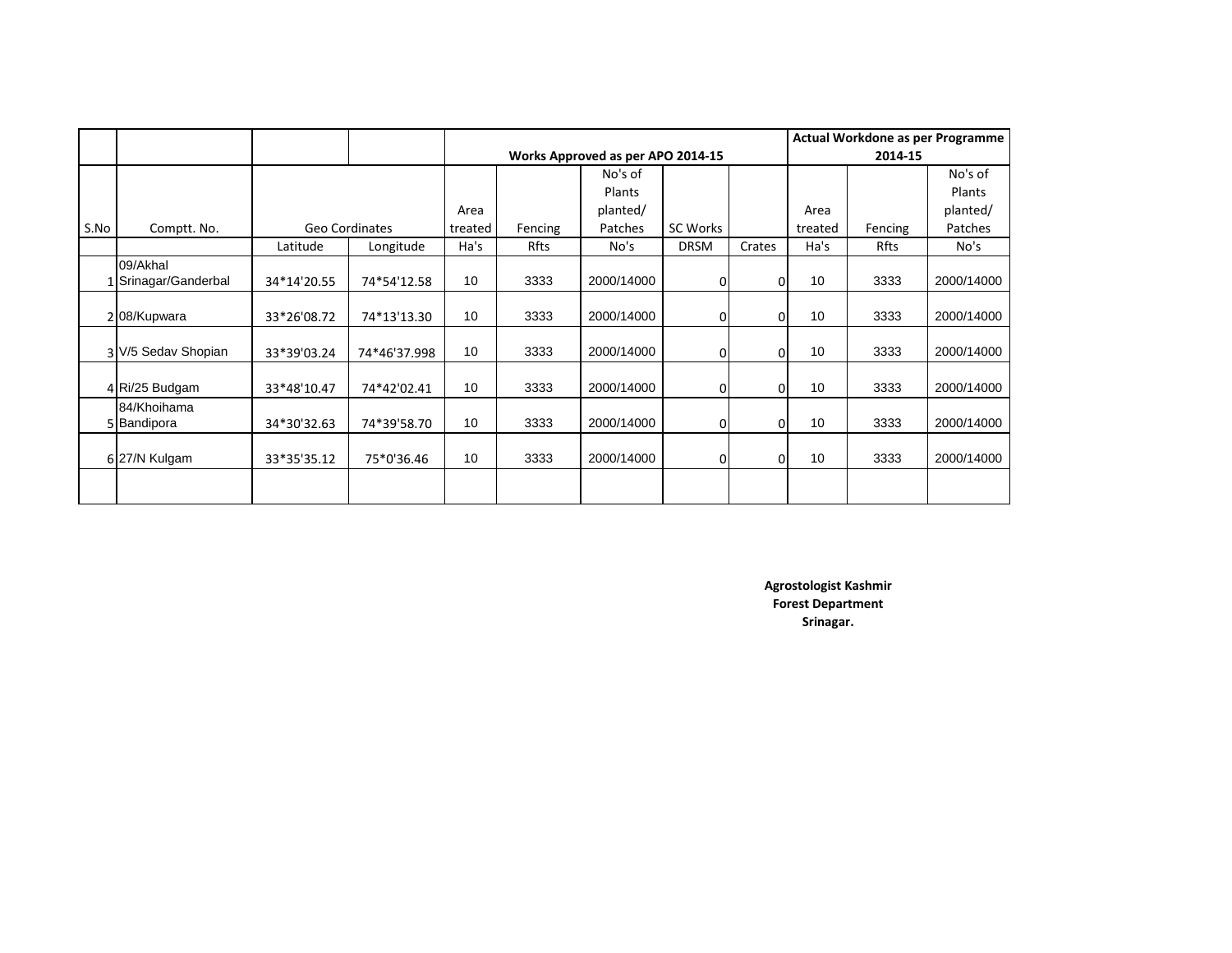|      |               |                |             |         |         | Works Approved as per APO 2015-16 | Actual Workdone as per Programme<br>2015-16 |        |         |         |            |
|------|---------------|----------------|-------------|---------|---------|-----------------------------------|---------------------------------------------|--------|---------|---------|------------|
|      |               |                |             |         |         | No's of                           |                                             |        |         |         | No's of    |
|      |               |                |             |         |         | <b>Plants</b>                     |                                             |        |         |         | Plants     |
|      |               |                |             | Area    |         | planted/                          |                                             |        | Area    |         | planted/   |
| S.No | Comptt. No.   | Geo Cordinates |             | treated | Fencing | Patches                           | SC Works                                    |        | treated | Fencing | Patches    |
|      |               | Latitude       | Longitude   | Ha's    | Rfts    | No's                              | <b>DRSM</b>                                 | Crates | Ha's    | Rfts    | No's       |
|      | 67/M Waroora  |                |             |         |         |                                   |                                             |        |         |         |            |
|      | 1 Kupwara     | 34*26'26.71    | 74*11'58.51 | 20      | 5900    | 3500/50050                        | 0l                                          | ΟI     | 20      | 5900    | 3500/50050 |
|      | 21/B Nanihama |                |             |         |         |                                   |                                             |        |         |         |            |
|      | 2 Bandipora   | 34*27'26.79    | 74*34'13.50 | 20      | 5900    | 3500/50050                        | ΟI                                          | 01     | 20      | 5900    | 3500/50050 |
|      | 2/K Dandipora |                |             |         |         |                                   |                                             |        |         |         |            |
|      | 3 Anantnag    | 33*42'21.27    | 75*19'06.27 | 20      | 5900    | 3500/50050                        | ΩI                                          | ΩI     | 20      | 5900    | 3500/50050 |
|      | Rb/29 Zakran  |                |             |         |         |                                   |                                             |        |         |         |            |
|      | 4 Pulwama     | 33*44'0.87     | 74*45'0.88  | 20      | 5900    | 3500/50050                        | ΟI                                          | 01     | 20      | 5900    | 3500/50050 |
|      |               |                |             |         |         |                                   |                                             |        |         |         |            |

**Srinagar. Agrostologist Kashmir Forest Department**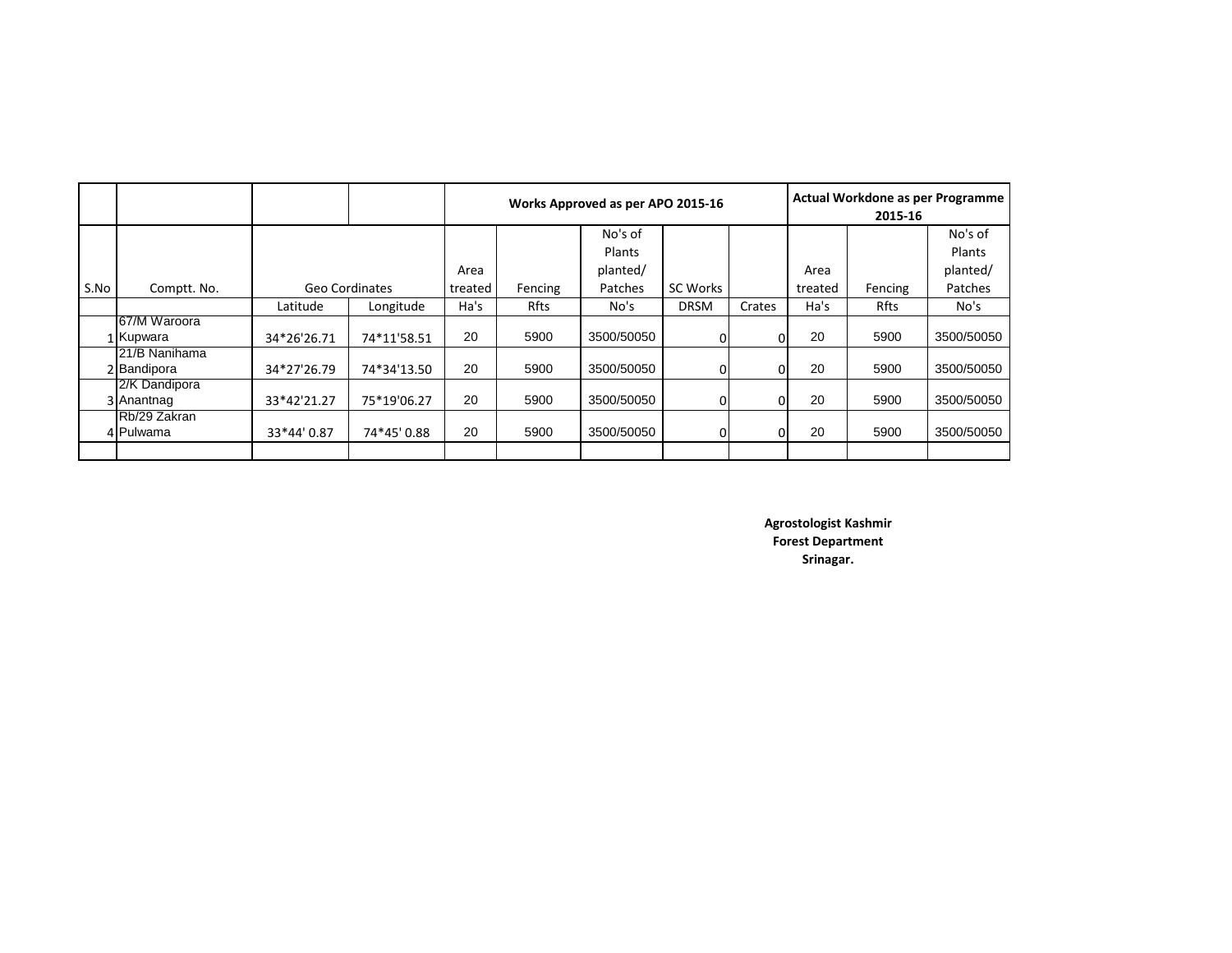|      |                               |                |              |         |         | Works Approved as per APO 2016-17 | <b>Actual Workdone as per Programme</b><br>2016-17 |        |                 |         |            |
|------|-------------------------------|----------------|--------------|---------|---------|-----------------------------------|----------------------------------------------------|--------|-----------------|---------|------------|
|      |                               |                |              |         |         | No's of                           |                                                    |        |                 |         | No's of    |
|      |                               |                |              |         |         | <b>Plants</b>                     |                                                    |        |                 |         | Plants     |
|      |                               |                |              | Area    |         | planted/                          |                                                    |        | Area            |         | planted/   |
| S.No | Comptt. No.                   | Geo Cordinates |              | treated | Fencing | Patches                           | <b>SC Works</b>                                    |        | treated         | Fencing | Patches    |
|      |                               | Latitude       | Longitude    | Ha's    | Rfts    | No's                              | <b>DRSM</b>                                        | Crates | Ha's            | Rfts    | No's       |
|      | 173/M Wushar Kupwara          | 34*28'53.65    | 74*12'16.41  | 10      | 4100    | 2000/25244                        |                                                    | Οl     | 10 <sup>1</sup> | 4100    | 2000/25244 |
|      | 2 112/Ajas Bandipora          | 34*26'19.20    | 74*42'57.36  | 10      | 4100    | 2000/25244                        |                                                    | Οl     | 10 <sup>°</sup> | 4100    | 2000/25244 |
|      | Rb-19 Methwani<br>3 Shopian   | 33*41'22.02    | 74*54'77.05  | 13      | 4600    | 2440/30000                        |                                                    | 01     | 13              | 4600    | 2440/30000 |
|      | 10/Sindh Batpora<br>4 Sgr/Gbl | 34*14' 0.672   | 74*54' 55.50 | 13      | 4600    | 2440/30000                        |                                                    | 01     | 13              | 4600    | 2440/30000 |
|      |                               |                |              |         |         |                                   |                                                    |        |                 |         |            |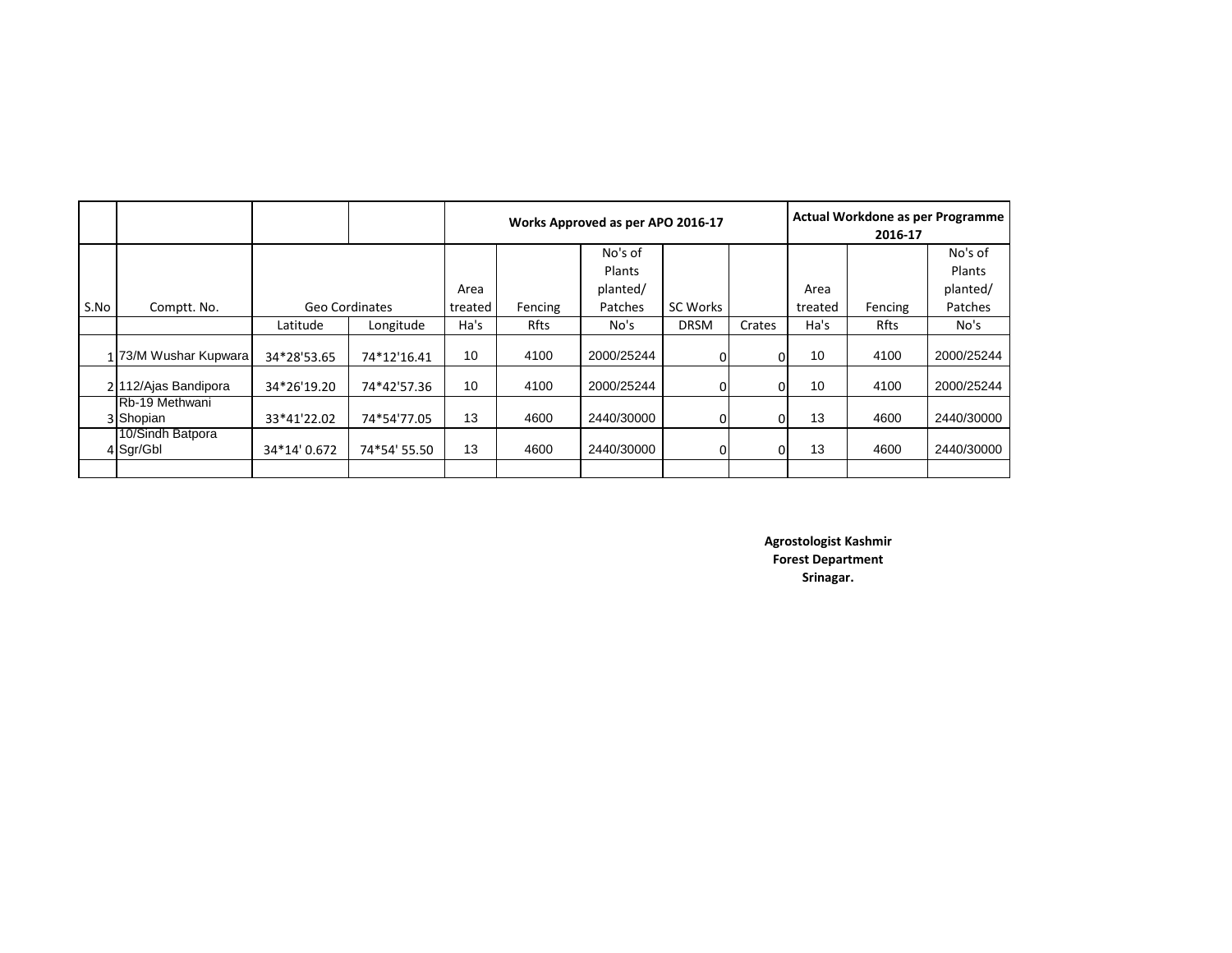|      |                               |                |             |         |         | Works Approved as per APO 2017-18 | Actual Workdone as per Programme<br>2017-18 |        |         |         |          |
|------|-------------------------------|----------------|-------------|---------|---------|-----------------------------------|---------------------------------------------|--------|---------|---------|----------|
|      |                               |                |             |         |         | No's of                           |                                             |        |         |         | No's of  |
|      |                               |                |             |         |         | Plants                            |                                             |        |         |         | Plants   |
|      |                               |                |             |         |         | planted/                          |                                             |        | Area    |         | planted/ |
| S.No | Comptt. No.                   | Geo Cordinates |             | treated | Fencing | Patches                           | SC Works                                    |        | treated | Fencing | Patches  |
|      |                               | Latitude       | Longitude   | Ha's    | Rfts    | No's                              | <b>DRSM</b>                                 | Crates | Ha's    | Rfts    | No's     |
|      | 114/Haran Sgr/Gbl             | 34*26'26.71    | 74*11'58.51 | 10      | 3300    | 30000                             |                                             | Οl     | 10      | 3300    | 30000    |
|      | Ri-26 Bajpathri<br>2 Budgam   | 34*27'26.79    | 74*34'13.50 | 10      | 3300    | 30000                             |                                             | Οl     | 10      | 3300    | 30000    |
|      | Ri-24 Sangarwani<br>3 Pulwama | 33*42'21.27    | 75*19'06.27 | 10      | 3300    | 30000                             | 01                                          | Οl     | 10      | 3300    | 30000    |
|      | N-5 Nandimarg<br>4 Kulgam     | 33*44'0.87     | 74*45'0.88  | 10      | 3300    | 30000                             |                                             | ΟI     | 10      | 3300    | 30000    |
|      |                               |                |             |         |         |                                   |                                             |        |         |         |          |